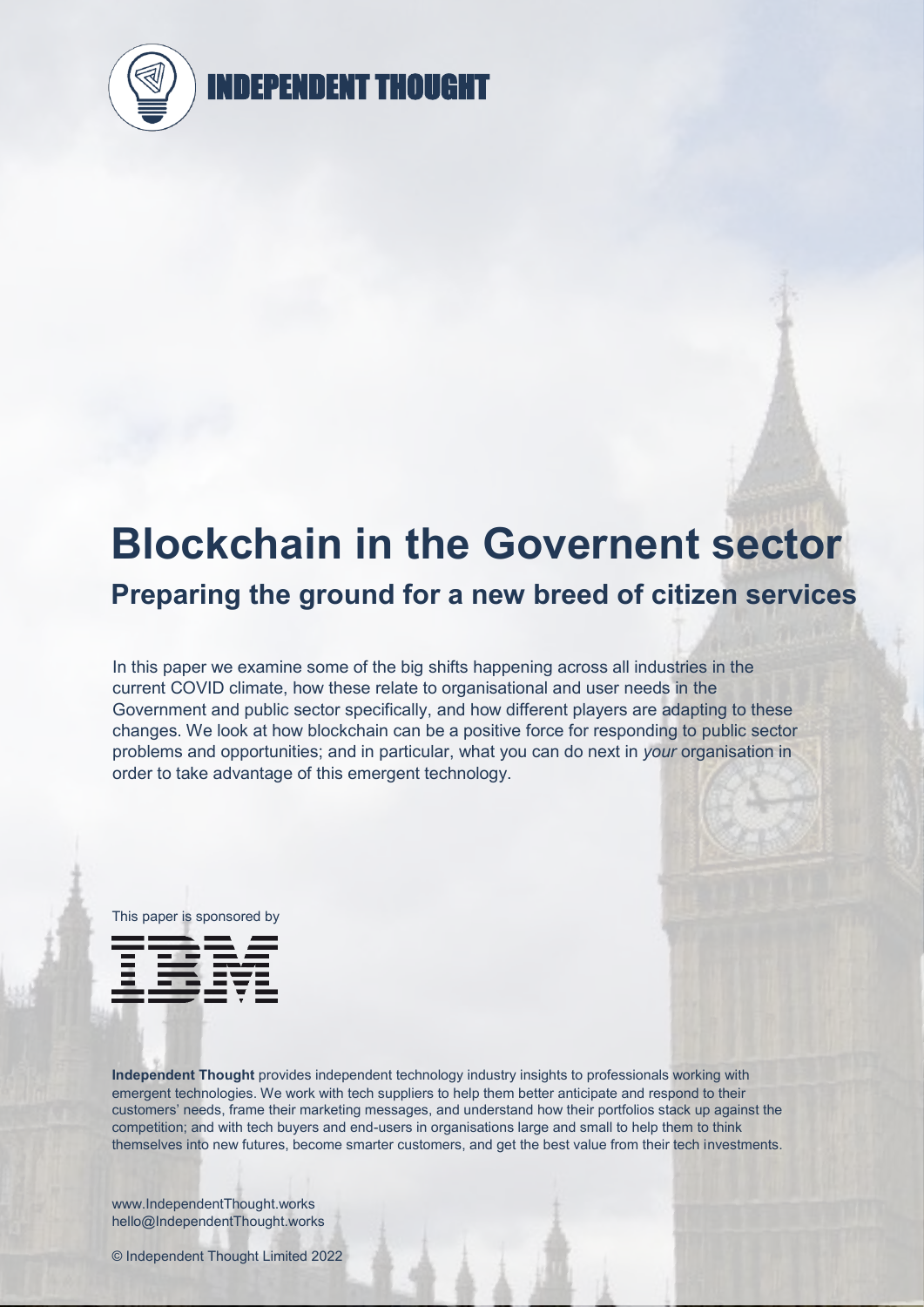### **Top takeaways**

## **blockchain-based citizen services to follow.**

**12 Self-sovereign digital identity is blazing the trail for a wider portfolio of blockchain-based citizen services to follow.**<br>
12 Governments are beginning to capitalise on the apps and wallets that have started to find Governments are beginning to capitalise on the apps and wallets that have started to find their way into individual citizens' comfort zones by building on trailblazing self-sovereign digital identity projects (like COVID-related health passports). These distributed, data-driven citizen services encompass a wider government purview – such as social security services, and the purchase / registration of large consumer assets (e.g. land and vehicles). For example, the EU is proposing that 80% of its citizens will be using a digital identity by 2030, as part of its *Digital Decade* initiative to transform public services more widely.



**22 Pre-approved government blockchain network environments, running on government-sanctioned cloud services, are needed in order to make it easier for public sector projects that want to deploy blockchain tech to do so wi government-sanctioned cloud services, are needed in order to make it easier for public sector projects that** *want* **to deploy blockchain tech to do so without each having to address the same issues from scratch.**

An essentially "government-approved" blockchain service, running on a government-approved cloud, would make it much easier for public sector agencies to set up distributed applications. This is because many of the nonfunctional requirements around security, reliability, etc. will already have been addressed up front – and so the technology will much more readily be considered as part of the common enterprise architecture environment for such initiatives. But there's a "can't use this because it's not approved yet" loop which needs to be broken first. A high profile government project is needed to kick things off in the first place, to attract positive attention and serve as an exemplar upon which business case momentum for wider government blockchain initiatives can be built.

## **33 Puring the pandemic, many government projects have been effectively "running to stand still" in an effort to gather the data they need, and so have yet to turn their full attention to the benefits that emerging blockch "running to stand still" in an effort to gather the data they need, and so have yet to turn their full attention to the benefits that emerging blockchain networks can bring.**

Governments have been keen to secure access to the data they need – both to drive more digital transformation in the citizen services arena, and also bring them the insights required to make more informed decisions about prioritising public spending. However, during COVID times, many have found it non-trivial enough to accomplish this *at all* because of fragmented supply chains, poorly integrated data ecosystems, etc. Let alone step up a gear to gather *further* data and gain service influence through membership of permissioned blockchain networks. As COVID's immediate crisis innovation priorities start to give way to longer-term horizon goals though, there's now a growing interest in how blockchain networks can drive the development of a new generation of citizen services. And also enhance opportunities to learn about what's needed and how they're used.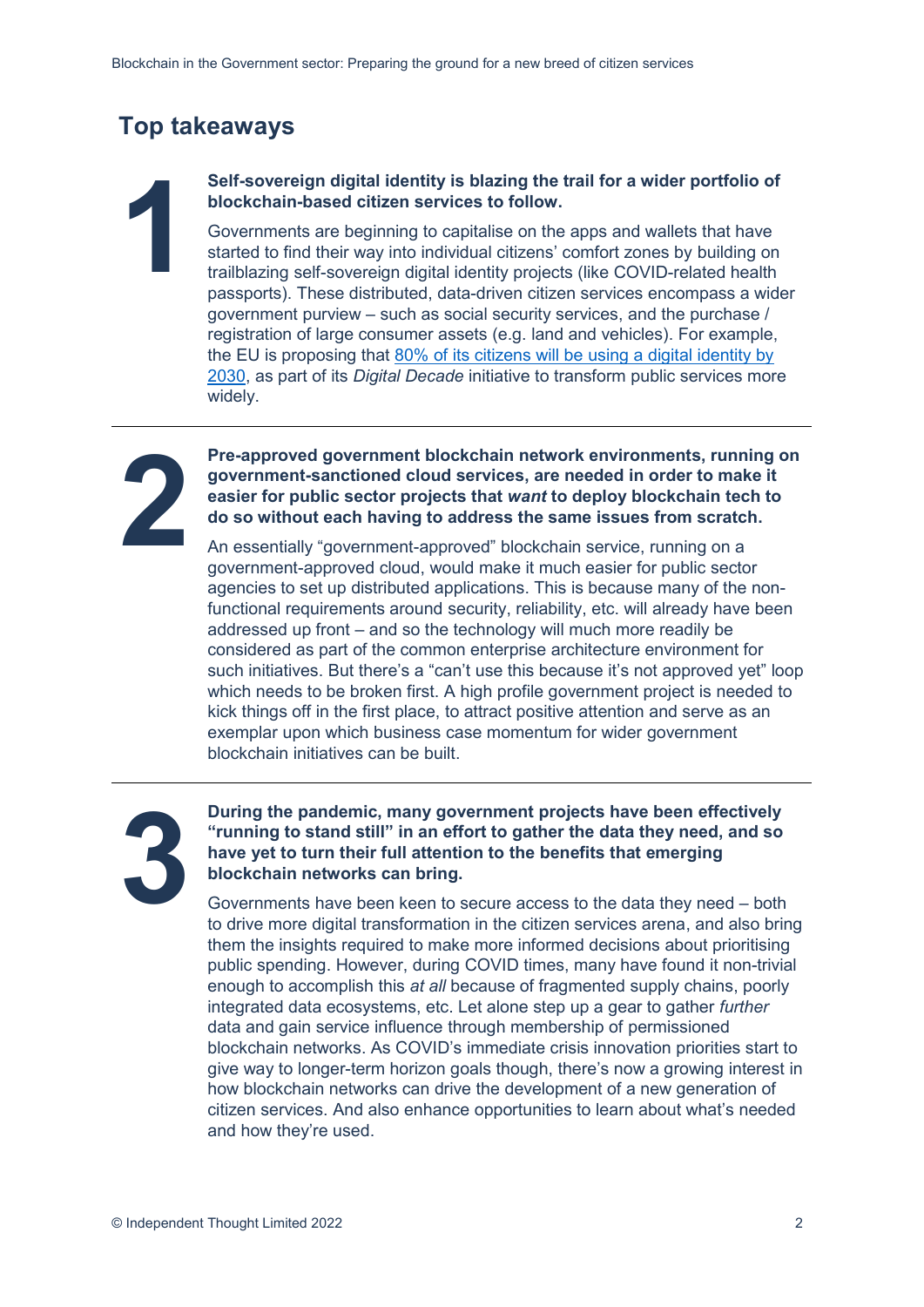## **Setting the stage**

Independent Thought's *Blockchain Index* research looks at the spread of blockchain use cases across industries, logging projects that have "changed state" over time – i.e. they've announced a major strategy initiative, initiated a proof-of-concept project or transitioned a pilot into production, or significantly scaled up an existing offering.

Despite there being numerous uses cases across the Government and public sectors which have historically shown affinity for blockchain-enhancement, a COVID focus on getting things done in the most "familiar" (vs new and novel) ways came to dominate many governments' outlook on blockchain tech during 2021. The more conservative sectors (Government amongst them) have tended to somewhat rein-in any pre-COVID enthusiasm for less well-established emerging tech (like blockchain)… even if they may ultimately provide for a more enhanced service and bring greater business benefits in the longer term.



#### **Figure 1: Blockchain project activity in Government, 2021**

#### Reticence and risk

IBM's research, born of recent blockchain engagements, bears this out. They've noticed that in the US, both Federal and State governments have tended to operate in a "we're going to do things the way we've done them before, just to get it done quickly" mode of late. And that's not necessarily included blockchain, regardless of whether it might be a great tool to have in the box this time around.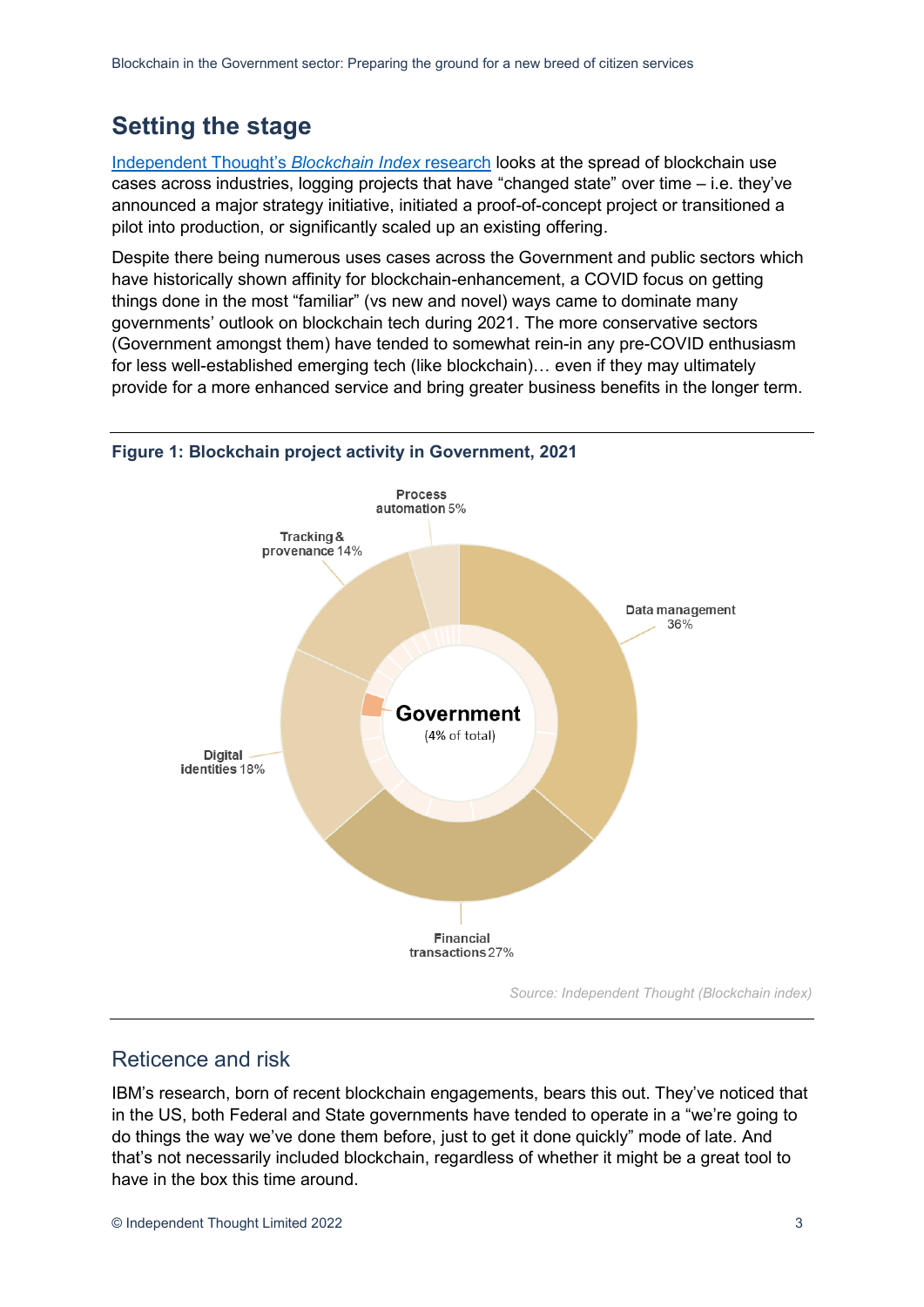But as economies start to emerge from their (understandable) mid-pandemic aversions to all but the most tried-and-tested means, and begin again to look at what the best fit technologies *really* are… *then* blockchain affinity in particular use case areas becomes ever more strengthened. For example, immutability, consensus, and independent verification provides trust at a distance; and autonomous execution of smart contracts enables secure workflows to cross boundaries, etc. These characteristics can be applied "surgically" in variety of use cases areas – which, in the case of the Government sector, translates into an enhanced and more efficient portfolio of interconnected citizen services.

It's a shift that's happening right across industries as organisations (re-)engage with a longer tail of potential uses for blockchain – only this time with a mindset that's less about what the technology can do in isolation. Instead, it's more now about how aspects of blockchain's capabilities can be "atomised" and applied *as and where required* in order to solve problems / exploit opportunities *without* having to replace everything that's gone before. The *Blockchain Index* has logged notable examples across the globe where pockets of particular interest have grown up around use case patterns, often symptomatic of a *decentralised transformation* leapfrogging over more traditional digital transformation sequences when digitising previously manual processes.

## **Challenging reality**

Blockchain tech possesses characteristics that chime well with governments' "do more with less" agendas. Ditto with their desire to bring more citizen services online seamlessly, whilst simultaneously avoiding the data privacy pitfalls that have sometimes dogged earlier largescale *centralised* data-based projects.

Governments have been able to get hold of *some* of the data they need in order to drive digital transformation in the citizen services arena… but currently this has tended to remain tied to data it *already* owns, or has access to through other related groups. Rarely has this involved interacting with permissioned blockchain networks in order to enrich sources.

However there *are* signs that blockchain involvement may now be on the horizon to help level-up government initiatives. Especially now that such networks are beginning to gain traction in other sectors – whose data may prove beneficial to government decision-making and service operation. Governments may still find the concept of convening their *own* network to be a step too far as yet, though. It's often seen as "not their job" to expend the effort required to pull a network together. *Existing* blockchain networks, on the other hand – "where the conversation is already happening" – are another matter. So governments *are*  beginning to apply blockchain… they're just being selective about where (and how).

## **The turning point**

Independent Thought's *Blockchain Index* data suggests that current activity is chiefly spread across a number of use case themes (which feature also in other industry verticals), *viz:*

**• Data management** – covering applications that control or audit the access to, and distribution of, data; digital credentials; and rights management (mostly in the realms of blockchain-enhanced records management for property, patents, contracts, certifications, and the like). Over a third (36%) of Government sector projects logged by the *Index* during 2021 use the technology in this way;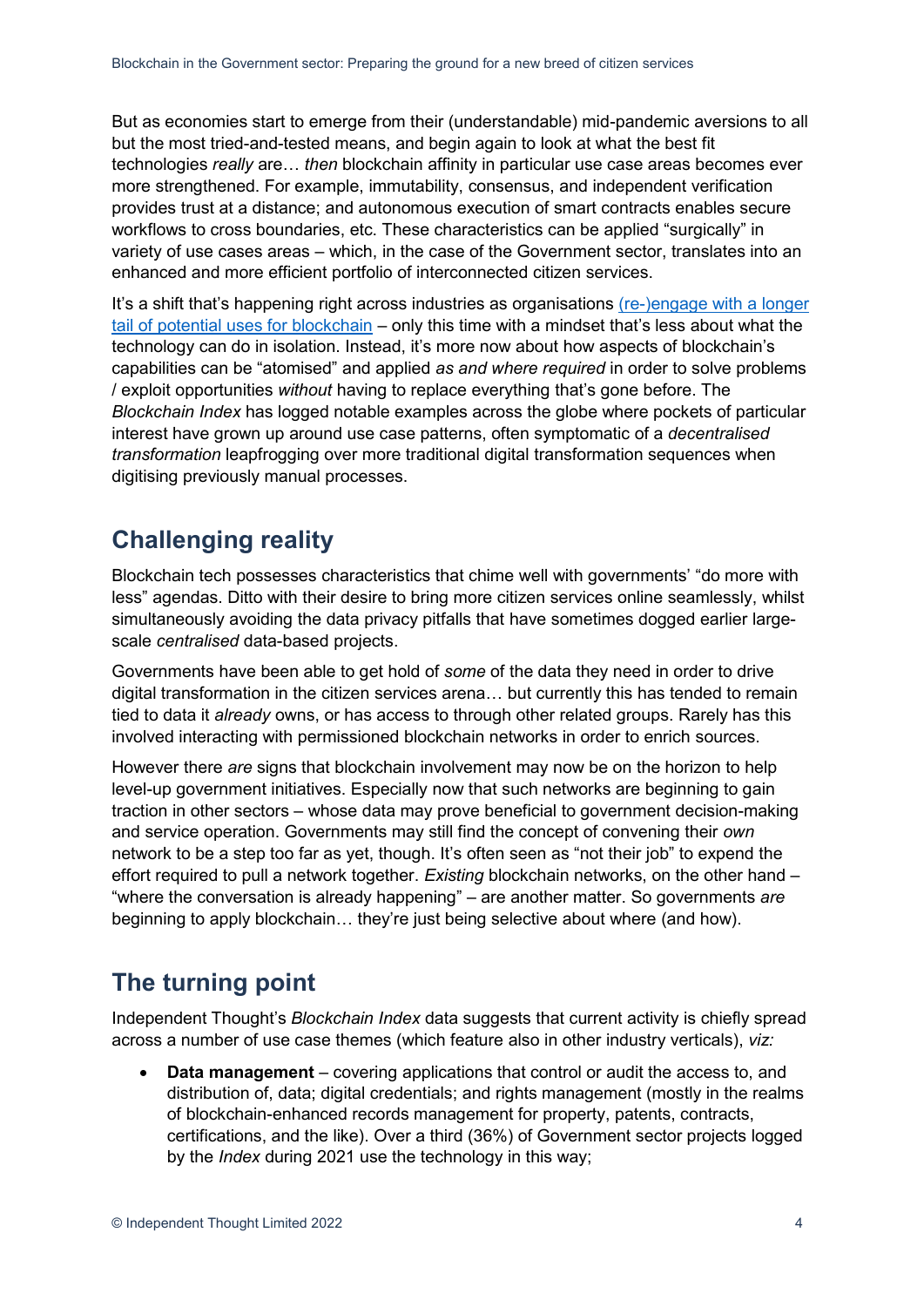- x **Financial transactions** including cross-border payments; digital currencies, asset tokenisation; fractional ownership, micro-payments and payment tracking. This accounted for over a quarter (27%) of Government blockchain activity in the *Index*  during 2021;
- x **Digital identities** of both people and devices including personal identity, anonymity, and personalisation (some focusing on specific e-voting scenarios, others as the prelude to a roll-out of wider citizen services portfolios). This applied to nearly a fifth (18%) of the Government sector projects in 2021's *Index*;
- **Tracking & provenance** including asset tracking, supply chain and logistics monitoring, proof of origin verification, etc.; and data provenance (14% of projects); and
- **Process automation** primarily concerned with the application of smart contracts in intra- and extra-organisational workflows (5% of projects).

IBM's own research concurs. The company cites four main areas where interest is keenest across the sector – in all cases, as part of wider technology initiatives that deploy blockchain as "one of the tools in the box", *viz:*

- **Citizen services** ranging from the current interest in vaccine passports, through further combinations of identity and data around wider social security services. These capitalise on self-sovereign identity's trailblazing moves, and the fact that apps, wallets, and behaviours are now already in place for many people. Such examples map to the *Index's* Data management and Digital identities use case taxonomies;
- **Treasury** enabling the smart collection of taxes, for example deploying blockchain to digitise processes and assets as goods pass through ports; also facilitating the growth of new financial services that utilise tokens and CBDCs. These map to Data management, Digital identities, and Financial transactions;
- **Trade** making it easier to do business... particularly where the government (acting through its agencies) owns the supply chain or tracks payments therein. These map onto pretty much all of the *Index's* use case taxonomies, because of the broad range of activities this covers; and
- x **Governance** where good governance leads to good government, such as in assuring the integrity of Environmental Social Responsibility (ESG) data. This was hitherto considered more of a "secondary" requirement, but has now been imbued with a new sense of purpose in the wake of Cop26. It's usefully also often able to be "bolted-on" to existing blockchain-solutions around trusted data sharing workflows. These map to Data management and Tracking & provenance in the *Index*.

#### The "transparency premium"

Increasingly, organisations across many different sectors are recognising the importance of not only *acting* in a proper manner when it comes to the treatment of personal data, the appropriation of funds, the origins of their raw materials and the conditions in which their products (and people) are treated across the supply chain… but also *being seen to be* doing so. And being able to *prove* that this is the case. The same can be said for governments and their agencies. Transparency is key in the public sector arena – from assuring safeguarding the collection of tax revenue and citizen data; through good governance around the use of that data; to the spending of public money and the award of external contracts, etc.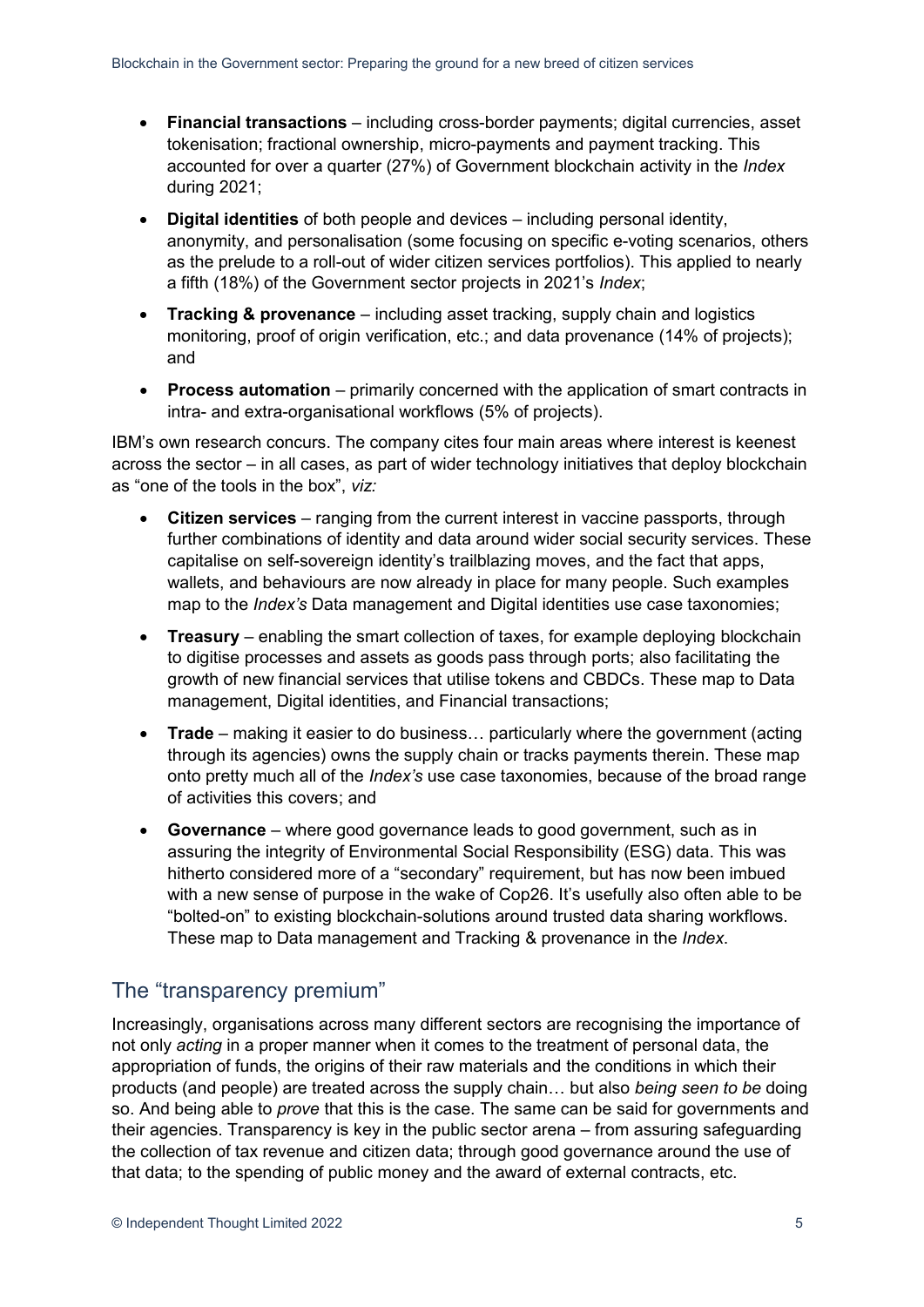Blockchain technologies, when integrated into monitoring and management systems, provide excellent means by which good stewardship can be indelibly recorded and independently verified by third parties. This furnishes the organisations concerned with a "transparency premium" which they can apply to their overall market positioning, as well as providing individual assurances on a case-by-case basis.

And even as blockchain technology becomes part of more and varied service developments… it's not the *focus* of any initiative*.* They are considered by their stakeholders to be *projects*, not *blockchain projects.* Indeed, the growing imperative for tech-inspired innovation work to be able to demonstrate its worth quickly and provably in terms of business value means that we should increasingly be talking about *business* projects rather than rarefied "*technology* projects" anyway. After all, there's so much more that contributes to their success than the raw tech components alone – with blockchain being just one amongst them anyway. IBM's figures put blockchain contribution at around 15-25% of the total tech change in a backend project concerned with the trusted movement of data.

#### Waiting for a "G-Chain"

Cloud computing took off in many government circles when projects with a definition of data residency and privacy requirements began being able to take advantage of governmentapproved services. These moves effectively pronounced that cloud was indeed "good enough for government work" (for most workloads), allaying many of the collective concerns of public sector IT teams running historically on-premise systems. In a seemingly parallel journey, concerns expressed by some public sector bodies are highlighting the need to see blockchain networks running on these very same cloud services now too. This is in order for their underlying infrastructure choices to carry the same weight in terms of certification for security, reliability, etc.; hence overcoming concerns about managing blockchain nodes across potentially non-compliant environments.

It would also help dispel some of the persisting myths around blockchain risk where notions of private permissioned vs public permissionless networks are confused in mainstream media coverage. Often these are also conflated with dark web connotations because of the role that untraceable cryptocurrencies play in ransomware attacks on both public and corporate systems. Plus the anxieties of government regulators that are wary of open, permissionless networks in sensitive scenarios because of the KYC concerns that anonymity brings, and also the absence of any service "owner" to pursue if things go bad.

A suite of essentially "government-approved" permissioned blockchain services, running on government-approved clouds, would be much easier for public sector agencies to set up distributed applications on. Many of the niggling security, reliability, etc. questions will already have been addressed up front as part of the underlying infrastructure selection process that permitted the cloud set-up in the first place. But for this to come to pass, the right high profile, (positive) attention-attracting government projects need to be kicked-off in this way so as to get such an infrastructure off the ground in the first place.

#### Floating all boats, when "going it alone" isn't an option

Digital transformation agendas are often inwardly-focused – concentrating on change *within*  the organisation; often modernising own structures and ways of working, etc. in response to perceived *outside* threats. But organisations don't work alone; they all operate as part of an ecosystem or supply chain. Government agencies included.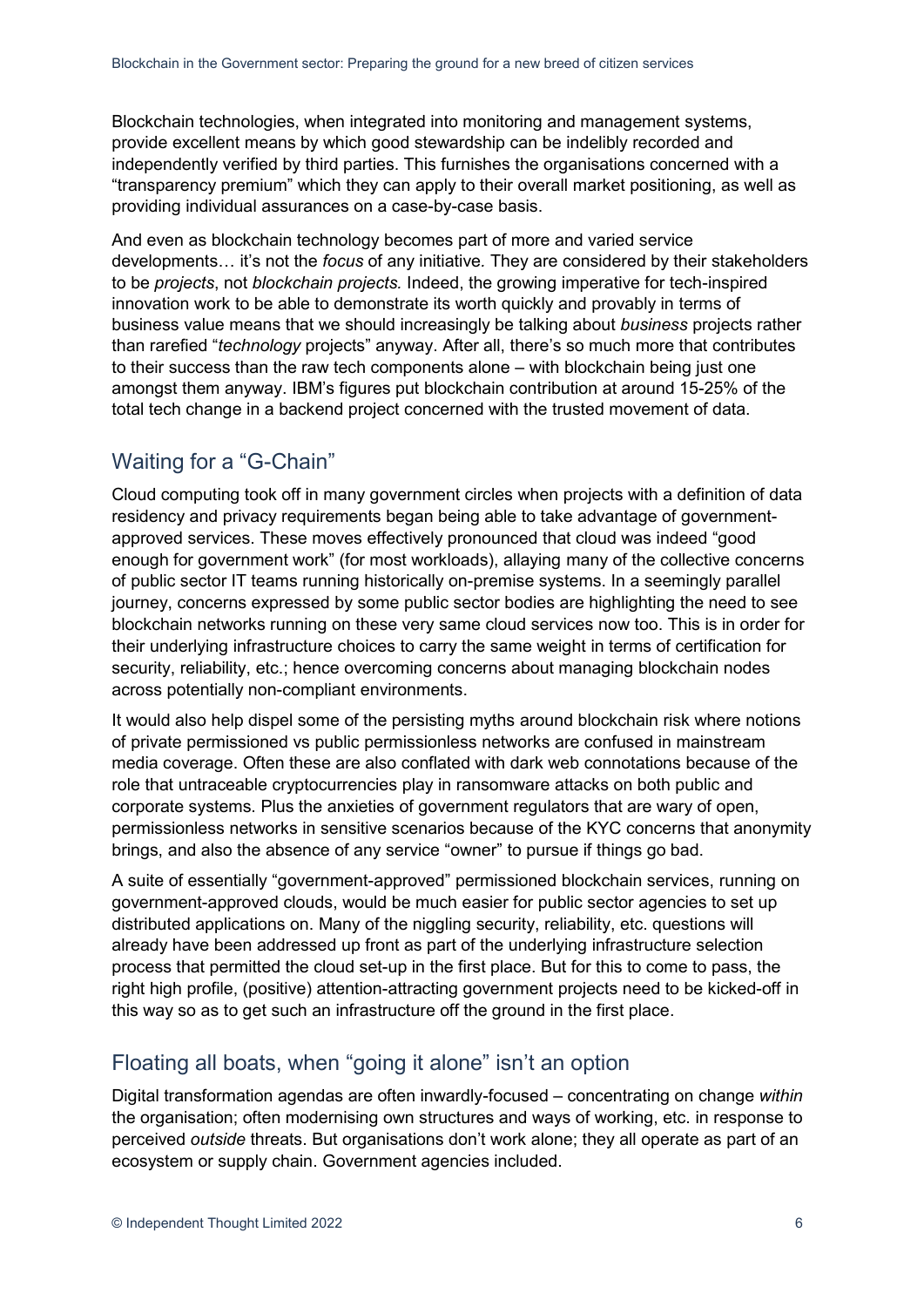In order to make and strengthen a business case for blockchain, one question that needs to be asked is "what key business outcomes *can't* be achieved by the organisation acting alone?" From this there follows an appreciation of the concept that each participant needs to contribute to generating a return for the ecosystem as a whole, in order to get what it needs individually (in order to meet its own goals). And so the business case needs to be configured so as to show return both for the participant organisation's own objectives; and to sustain the overall network. It becomes "a rising tide which will float all boats".

In a commercial environment, this spirit of co-opetition that underpins the collaborations amongst partners in blockchain consortia can sometimes be a tough sell without quantifiable selfish gains also on the table. In a public sector context however, a desire to raise the tide and float the boats of all ecosystem players for the citizens' greater good is an outcome more readily accepted (and indeed sought out).

#### **Customer examples**

#### New York's *Excelsior Pass* – digital credentialing in the COVID age

New York State's *Excelsior Pass* (based on IBM Digital Health Pass) is a free, voluntary platform that provides secure, digital proof of initial COVID-19 vaccination or negative PCR / antigen test result. Some 5 million passes have been issued to date.

The principle *Excelsior Pass* applies is blockchain-anchored digital credentialing; something relevant in many scenarios beyond the Government sector. Anywhere, where a third party needs to verify the authenticity of an attestation made by an individual, and that individual would rather not share any more data than is strictly necessary in order to supply the proof.

It's a faster, cheaper, and privacy-safer way for individuals to expose select information about themselves – which may be as a "function" of the raw data (e.g. "I have been vaccinated [with an approved vaccine within an appropriate timeframe]", without sharing precisely when, where, or what the vaccine was). The verifier can then check the veracity of the attestation for as long as the issuer's chosen blockchain remains accessible.

But it's not just the health passport *app* which benefits from blockchain tech. With vaccine mandates in place or being discussed in numerous countries / states, there's also the question of how the governments in those regions are able to keep the required information pertaining to citizens' relevant health-related records secure, private, and immutable on the *backend* too. Blockchain has the characteristics to satisfy these requirements as well. With no need for trusted intermediaries to oversee any reconciliation process, it also reduces costs and enables such systems to be deployed at scale (and in more affordable ways).

#### Banque de France wholesale CDBC trial

In March 2020 the French national central bank (Banque de France) launched a programme of eight workstreams investigating the application of Central Bank Digital Currencies (CDBCs) for interbank settlement in wholesale money markets. The last of these completed mid-December 2021 and tested the end-to-end transactional lifecycle of digital assets. All transactions occurred across different, but interoperable, blockchain environments (Hyperledger Fabric and R3 Corda). Banque de France managed the instant securities settlement using CBDC, and HSBC managed the custody of the assets (with IBM as their technology partner, leveraging IBM's Weaver interoperability tool).